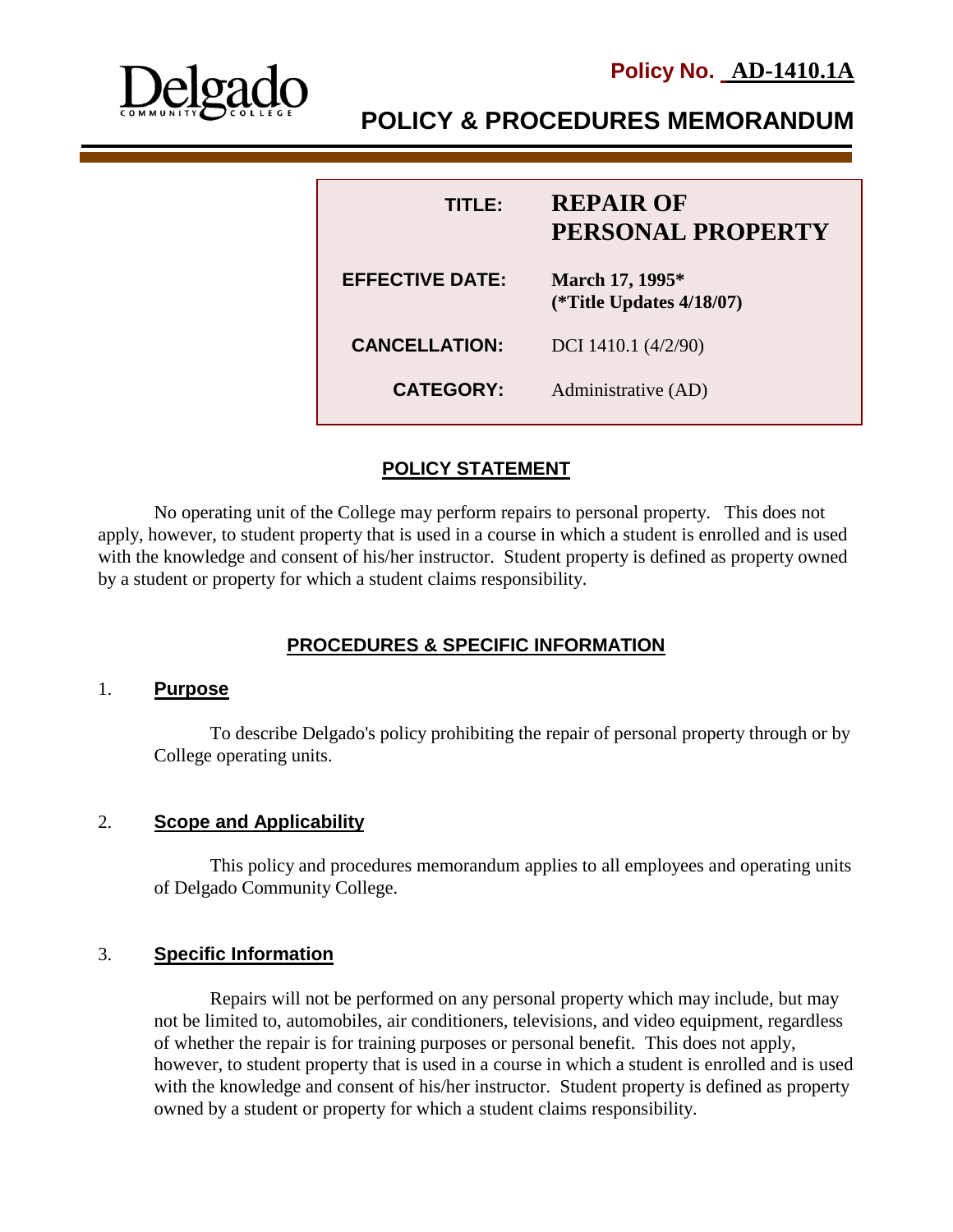#### 4. **Agreement to Use Student Property for Educational Purposes**

Student property may be used only for a course in which a student is enrolled with the knowledge and consent of the instructor. If student property is used in a course, the College is not responsible for the property. The property must be removed from the College no later than the last day of class. The student releases the College of any liability associated with the property and any liability associated with the student's failure to remove the property by this time. After the last day of class, the College may dispose of the property as the College sees fit.

In order to use student property as part of his/her course work, the student must complete the Agreement to Use Student Property for Educational Purposes Form (Form 1410/001). This form must be signed by both the student and the instructor of the course. The instructor must file the original of the form in the Division Dean's office.

#### 5. **Cancellation**

This policy and procedures memorandum cancels DCI 1410.1, *Repair of Personal Property*, dated April 2, 1990.

*Policy Reference:*

Louisiana Constitution, Article 7, §14(A), Donation, Loan or Pledge of Public Credit: Prohibited Uses

*Review Process:*

Ad Hoc Repair of Personal Property Committee 1/19/95 Executive Council 3/7/95

*Distribution:*

Distributed Electronically on the College's Intranet

*Attachment A:*

Agreement to Use Student Property for Educational Purposes Form (Form 1410/001)